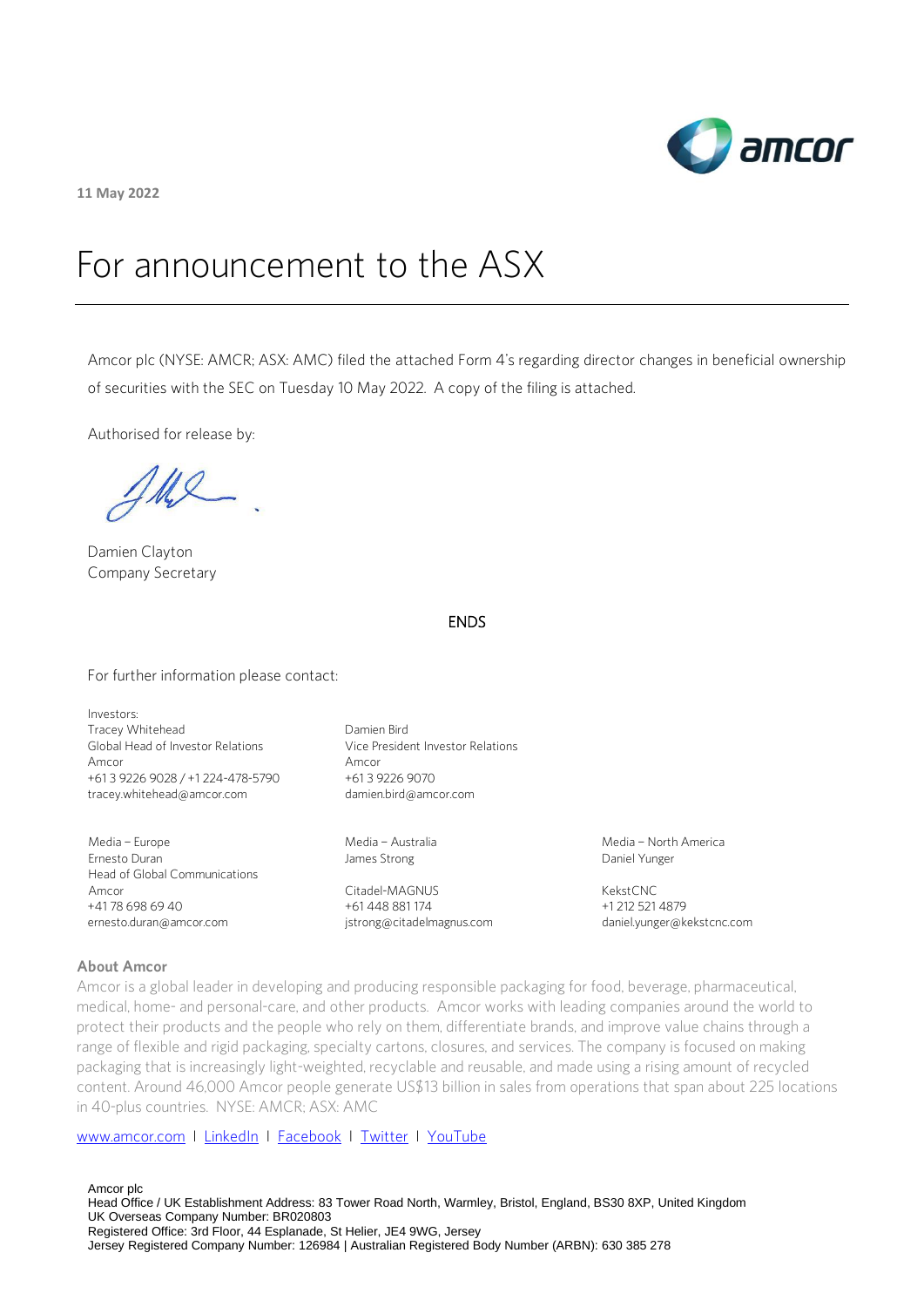**[ ] Check this box if no longer subject to Section 16. Form 4 or Form 5 obligations may continue. See Instruction 1(b).**

**FORM 4 UNITED STATES SECURITIES AND EXCHANGE COMMISSION Washington, D.C. 20549**

#### **STATEMENT OF CHANGES IN BENEFICIAL OWNERSHIP**

OMB APPROVAL

OMB Number: 3235-0287 Estimated average burden

hours per response... 0.5

Filed pursuant to Section 16(a) of the Securities Exchange Act of 1934, Section 17(a) of the Public Utility Holding Company Act of 1935 or Section 30(h) of the Investment Company Act of 1940

| 1. Name and Address of Reporting Person<br><b>SORRELLS JULIE MARIE</b>                                                                          |                                                                       |                        |                                                                                                                                                                    |                                      |                                                                                                                           |              |                                                        | 2. Issuer Name and Ticker or Trading Symbol                                                          |       |                                                                                                            |          |                                                             |                                                                            |                                                                                                                         |                                                                                      | 5. Relationship of Reporting Person(s) to Issuer<br>(Check all applicable)<br>Director<br>10% Owner                                                                                |                                                                                                           |                                                                         |  |
|-------------------------------------------------------------------------------------------------------------------------------------------------|-----------------------------------------------------------------------|------------------------|--------------------------------------------------------------------------------------------------------------------------------------------------------------------|--------------------------------------|---------------------------------------------------------------------------------------------------------------------------|--------------|--------------------------------------------------------|------------------------------------------------------------------------------------------------------|-------|------------------------------------------------------------------------------------------------------------|----------|-------------------------------------------------------------|----------------------------------------------------------------------------|-------------------------------------------------------------------------------------------------------------------------|--------------------------------------------------------------------------------------|------------------------------------------------------------------------------------------------------------------------------------------------------------------------------------|-----------------------------------------------------------------------------------------------------------|-------------------------------------------------------------------------|--|
| (Middle)<br>(Last)<br>(First)<br><b>83 TOWER ROAD NORTH</b><br>(Street)                                                                         |                                                                       |                        |                                                                                                                                                                    |                                      |                                                                                                                           |              |                                                        | <b>AMCOR PLC [AMCR]</b><br>3. Date of Event<br>Requiring Statement<br>(Month/Day/Year)<br>05/06/2022 |       |                                                                                                            |          | 4. If Amendment, Date<br>Original Filed<br>(Month/Day/Year) |                                                                            |                                                                                                                         |                                                                                      | $\overline{\mathbf{X}}$ Officer (give<br>Other (specify<br>title below)<br>below)<br>V.P. & CORPORATE CONTROLLER<br>6. Individual or Joint/Group Filing (Check<br>Applicable Line) |                                                                                                           |                                                                         |  |
| WARMLEY, BRISTOL, X0 BS30 8XP<br>(City)<br>(State)<br>(Zip)                                                                                     |                                                                       |                        |                                                                                                                                                                    |                                      |                                                                                                                           |              |                                                        |                                                                                                      |       |                                                                                                            |          |                                                             |                                                                            |                                                                                                                         | X Form filed by One Reporting Person<br>Form filed by More than One Reporting Person |                                                                                                                                                                                    |                                                                                                           |                                                                         |  |
| 1. Title of Security<br>$($ Instr. 3 $)$                                                                                                        |                                                                       | 2. Transaction<br>Date | Table I - Non-Derivative Securities Acquired, Disposed of, or Beneficially Owned<br>2A. Deemed<br>Execution Date, if<br>$(Month/Day/Year)$ any<br>(Month/Day/Year) |                                      |                                                                                                                           |              | 3. Transaction<br>Code<br>$($ Instr. $8)$<br>Code<br>V |                                                                                                      |       | 4. Securities Acquired<br>$(A)$ or Disposed of $(D)$<br>(Insert. 3, 4 and 5)<br>(A)<br>or<br>Amount<br>(D) |          | Price                                                       |                                                                            | 6.<br>5. Amount of Securities<br>Beneficially Owned Following<br>Reported Transaction(s)<br>(Instr. $3$ and $4$ )<br>4) |                                                                                      | Ownership<br>Form:<br>Direct (D)<br>or Indirect<br>$(I)$ (Instr.                                                                                                                   | 7. Nature<br>ofIndirect<br>Beneficial<br>Ownership<br>$($ Instr. 4 $)$                                    |                                                                         |  |
| <b>Ordinary Shares</b>                                                                                                                          |                                                                       |                        | 05/06/2022                                                                                                                                                         |                                      |                                                                                                                           |              | M                                                      |                                                                                                      | 2,283 |                                                                                                            | A        | \$11.16                                                     |                                                                            |                                                                                                                         | 38,016                                                                               | $\mathbf{D}$                                                                                                                                                                       |                                                                                                           |                                                                         |  |
| <b>Ordinary Shares</b>                                                                                                                          |                                                                       | 05/06/2022             |                                                                                                                                                                    |                                      |                                                                                                                           | S            |                                                        | 2,283                                                                                                |       | $\mathbf{D}$                                                                                               | \$12.635 |                                                             | $35,733^{(1)}$                                                             |                                                                                                                         | $\mathbf D$                                                                          |                                                                                                                                                                                    |                                                                                                           |                                                                         |  |
| <b>Ordinary Shares</b>                                                                                                                          |                                                                       | 05/06/2022             |                                                                                                                                                                    |                                      |                                                                                                                           | $\mathbf{s}$ |                                                        | $15,000$ D                                                                                           |       |                                                                                                            | \$12.54  |                                                             |                                                                            | 20,733                                                                                                                  | $\mathbf{D}$                                                                         |                                                                                                                                                                                    |                                                                                                           |                                                                         |  |
| <b>Ordinary Shares</b>                                                                                                                          |                                                                       |                        |                                                                                                                                                                    |                                      |                                                                                                                           |              |                                                        |                                                                                                      |       |                                                                                                            |          |                                                             |                                                                            |                                                                                                                         | 7,674                                                                                | $\bf{I}$                                                                                                                                                                           | By 401(K)<br>Plan                                                                                         |                                                                         |  |
| Table II - Derivative Securities Acquired, Disposed of, or Beneficially Owned<br>(e.g., puts, calls, warrants, options, convertible securities) |                                                                       |                        |                                                                                                                                                                    |                                      |                                                                                                                           |              |                                                        |                                                                                                      |       |                                                                                                            |          |                                                             |                                                                            |                                                                                                                         |                                                                                      |                                                                                                                                                                                    |                                                                                                           |                                                                         |  |
| 1. Title of<br>Derivative<br>Security<br>$($ Instr. 3 $)$                                                                                       | 2.<br>Conversion<br>or Exercise<br>Price of<br>Derivative<br>Security | 3. Trans.<br>Date      | 3A.<br>Deemed<br>Execution<br>Date, if<br>any                                                                                                                      | 4. Trans.<br>Code<br>$($ Instr. $8)$ | 5. Number<br>of<br>Derivative<br>Securities<br>Acquired<br>$(A)$ or<br>Disposed<br>of(D)<br>$($ Instr. $3, 4$<br>and $5)$ |              |                                                        | 6. Date Exercisable and<br><b>Expiration Date</b>                                                    |       |                                                                                                            |          |                                                             | 7. Title and<br>Amount of<br>Underlying<br>Securities<br>(Insert. 3 and 4) |                                                                                                                         | 8. Price of<br>Derivative<br>Security<br>$($ Instr. 5 $)$                            | 9. Number of<br>Derivative<br>Securities<br>Beneficially<br>Owned<br>Following<br>Reported<br>Transaction(s)<br>$($ Instr. 4 $)$                                                   | 10.<br>Ownership<br>Formof<br>Derivative<br>Security:<br>Direct (D)<br>or Indirect<br>$(I)$ (Instr.<br>4) | 11. Nature<br>ofIndirect<br>Beneficial<br>Ownership<br>$($ Instr. 4 $)$ |  |
|                                                                                                                                                 |                                                                       |                        |                                                                                                                                                                    | Code  V  (A)                         |                                                                                                                           |              | (D)                                                    | Date<br>Exercisable                                                                                  |       | Expiration<br>Date                                                                                         |          | Title                                                       |                                                                            | Amount<br>or<br>Number<br>of<br>Shares                                                                                  |                                                                                      |                                                                                                                                                                                    |                                                                                                           |                                                                         |  |
| Employee<br><b>Stock</b><br>Options                                                                                                             | \$11.16                                                               | 05/06/2022             |                                                                                                                                                                    | M                                    |                                                                                                                           |              | 2,283                                                  | $\frac{1}{08/20/2021^{(2)}}$ 10/31/2024                                                              |       |                                                                                                            |          | Ordinary<br><b>Shares</b>                                   |                                                                            | 2,283                                                                                                                   | \$0                                                                                  | $\bf{0}$                                                                                                                                                                           | D                                                                                                         |                                                                         |  |

#### **Explanation of Responses:**

1. Prior to the option exercise and sale of the shares reported on this form, the Reporting Person held 35,733 Ordinary Shares. Following these transactions, the Reporting Person's directly held shares did not change.

2. Exercise of Vested Employee Stock Options that were granted on August 7, 2019 under old Amcor's 2018-2019 Long Term Incentive Plan. The Options vested August 20, 2021.

Reminder: Report on a separate line for each class of securities beneficially owned directly or indirectly.

**\*** If the form is filed by more than one reporting person, *see* Instruction 4(b)(v).

**\*\*** Intentional misstatements or omissions of facts constitute Federal Criminal Violations. *See* 18 U.S.C. 1001 and 15 U.S.C. 78ff(a).

Note: File three copies of this Form, one of which must be manually signed. If space is insufficient, *see* Instruction 6 for procedure.

Potential persons who are to respond to the collection of information contained in this form are not required to respond unless the form displays a currently valid OMBcontrol number.

# **/s/ Damien Clayton, Attorney-in-Fact 05/10/2022**

\*\*Signature of Reporting Person Date